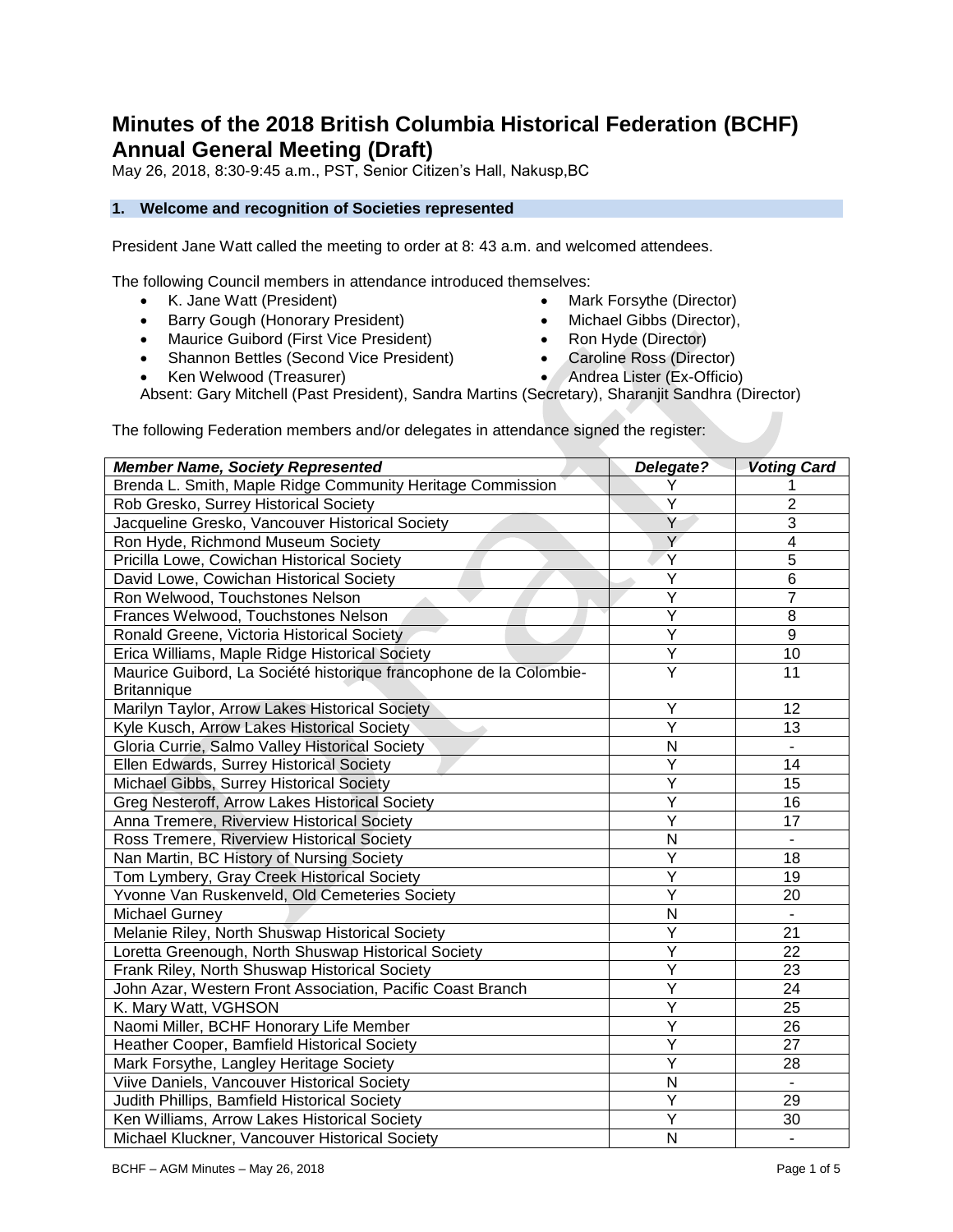| Marcus Phillips, Bamfield Historical Society |    |
|----------------------------------------------|----|
| Parker Williams, Nanaimo Historical Society  |    |
| Matilda Williams, Nanaimo Historical Society | نٽ |
| Trelle Morrow, Prince George                 |    |

# **2. In Memoriam**

Andrea Lister played a slide show, prepared by Sandra Martins, in memoriam of BCHF members and friends who passed away in the last year.

# **3. Welcome to New BCHF Members**

Jane Watt welcomed all new members to the Federation. A list of members as of March 31, 2018 is archived with these minutes. The list of current member societies is also available on the BCHF website at<http://www.bchistory.ca/members/membership-directory/> and is updated monthly.

# **4. Report on attendance and voting delegates**

Signees on the AGM register: 39 individuals, representing 20 Member Societies/Affiliates. Council members in attendance: 10 (including one ex-officio and two who also signed the AGM register). Total number of attendees: 47 Total number of accredited delegates: 33

Total number of non-voting attendees: 6 Total voting members present: 41

#### **5. Minutes of 2017 AGM – corrections and approval**

No corrections noted.

*Motion that the minutes of the 2017 British Columbia Historical Federation Annual General Meeting, held May 27, 2017, at the Coast Hotel in Chilliwack, BC, be approved as written. Moved by Maurice Guibord. Seconded by Rob Gresko. Carried unanimously.*

#### **6. Treasurer's Report**

Ken Welwood spoke to the Treasurer's report on pages 22-26 of the BCHF 2018 Annual Report, including financial statements for the year ended March 31, 2018: Statement of Financial Position, Statement of Changes in Net Assets, Statement of Operations and Notes to Financial Statement.

*Correction:* The Statement of Financial Position (page 22 of the 2018 Annual Report) includes misaligned information. The section LIABILITIES and NET ASSETS should read as follows:

| LIABILITIES and NET ASSETS |      |  |
|----------------------------|------|--|
|                            | 2018 |  |

|                            | ------ | ---   |
|----------------------------|--------|-------|
| <b>Current Liabilities</b> |        |       |
| <b>Accounts Payable</b>    | \$ -   | \$687 |
| Deferred Conference Income | 7.273  | 5.546 |
|                            | 7.273  | 6.233 |

Ken made the following observations about the Statement of Operations:

- The BCHF is once again in receipt of a Canadian Periodical Fund Grant (missed in 2017).
- Membership revenue figures for 2018 are incomplete due to the process of transitioning to a new membership management system.
- Expenses for magazine subscription services have decreased since the BCHF terminated its external contract for these services and brought the work in-house.
- Expenses for the web site increased to enable a series of necessary security upgrades.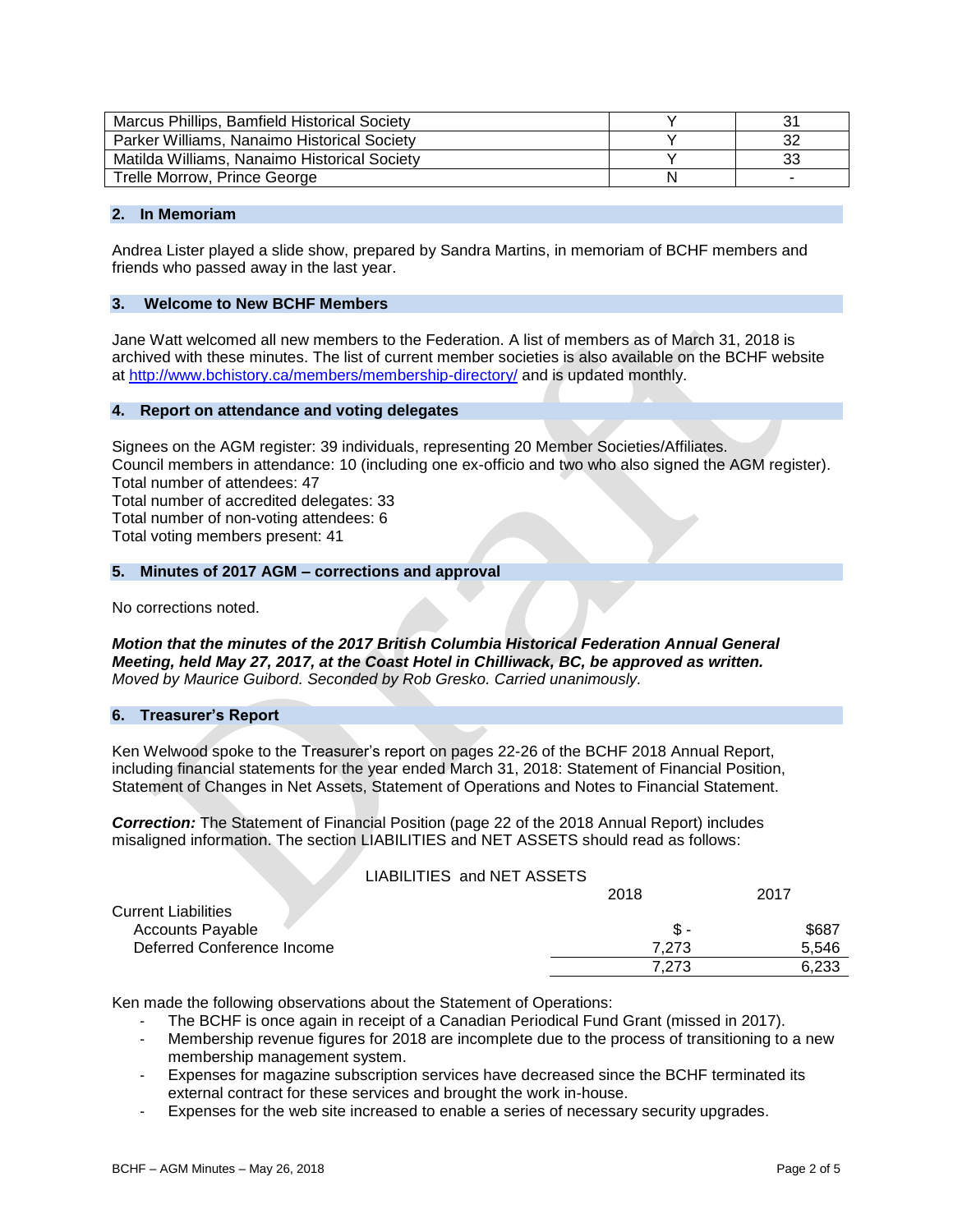*Motion to approve the 2018 Financial Statements, with the correction noted above. Moved by Ken Welwood. Seconded by John Azar. Carried unanimously.* 

# **7. President's Report**

Jane Watt spoke to the President's report on pages 3-5 of the 2018 Annual Report. Council has undertaken significant work to review and streamline Federation policies, procedures and work plans, with the goal of ensuring best practices in all areas of the organization.

# **8. Committee Reports**

# **Land Title and Survey Authority (LTSA) of BC**

Jacqueline Gresko spoke to the LTSA report on page 12 of the 2018 Annual Report. Persons wishing to access information held by the Land Titles Office must go through an agent, but BCHF members can ask Jacqueline for a form to waive some fees. The LTSA web site is [https://ltsa.ca.](https://ltsa.ca/)

#### **Website**

Shannon Bettles spoke to the Website report on page 27 of the 2018 Annual Report. Site security was significantly enhanced this year. The number of site visitors has increased by 30 per cent.

# **Membership and Subscriptions**

Jane Watt spoke to the Membership and Subscriptions report on page 13 of the 2018 Annual Report. As of March 31, 2018, the Federation had 94 Member Societies, 30 Affiliated Members, 319 Associate (Individual) Members and 6 Corporate Members.

Membership and subscription services has been moved in-house using a software called Wild Apricot. Having membership/subscription data in a single location will improve cross-province coordination, reduce costs and allow for new opportunities in the future.

#### **Magazine**

Andrea Lister spoke to the Magazine report on pages 14-15 of the 2018 Annual Report. The BCHF is preparing to launch a digital version of *British Columbia History*, available in libraries, schools and universities across the province. The goal is to get the magazine into all schools in BC.

Jane Watt noted that digitization of back issues of *British Columbia History* is now complete up to 2015. The online repository (which dates to 2007) will be updated shortly. The BCHF will continue to digitize the magazine annually and maintain a two-year lapse with the print version.

It was requested that the Federation a) publish an article in *British Columbia History* when the digitization is complete, and b) acknowledge the partnership with UBC. Andrea Lister noted that future issues of the magazine will include advertisements about UBC digitization projects.

#### **Recognition**

Jane Watt spoke to the Recognition report on pages 17-19 of the 2018 Annual Report. Council has broadened the scope of the W. Kaye Lamb Scholarship to include media-based submissions such as websites, videos, podcasts, performance pieces and artwork. Jane acknowledged the dedicated work of Marie Elliot, who has retired as long-time chair of the Scholarship Committee.

#### **Trails and Sites**

Tom Lymbury spoke to the Trails and Sites report on page 20 of the 2018 Annual Report. Tom requested volunteers to help update historic trail information and asked societies to complete the questionnaire at [http://www.bchistory.ca/about-the-bchf/committees/historic-trails-and-sites/.](http://www.bchistory.ca/about-the-bchf/committees/historic-trails-and-sites/) The Committee is considering a potential new monument at Mount Warburton Pike on Saturna Island.

*Motion to approve all Committee Reports, as presented in the BCHF 2018 Annual Report. Moved by Michael Gibbs. Seconded by Ronald Greene. Carried unanimously.*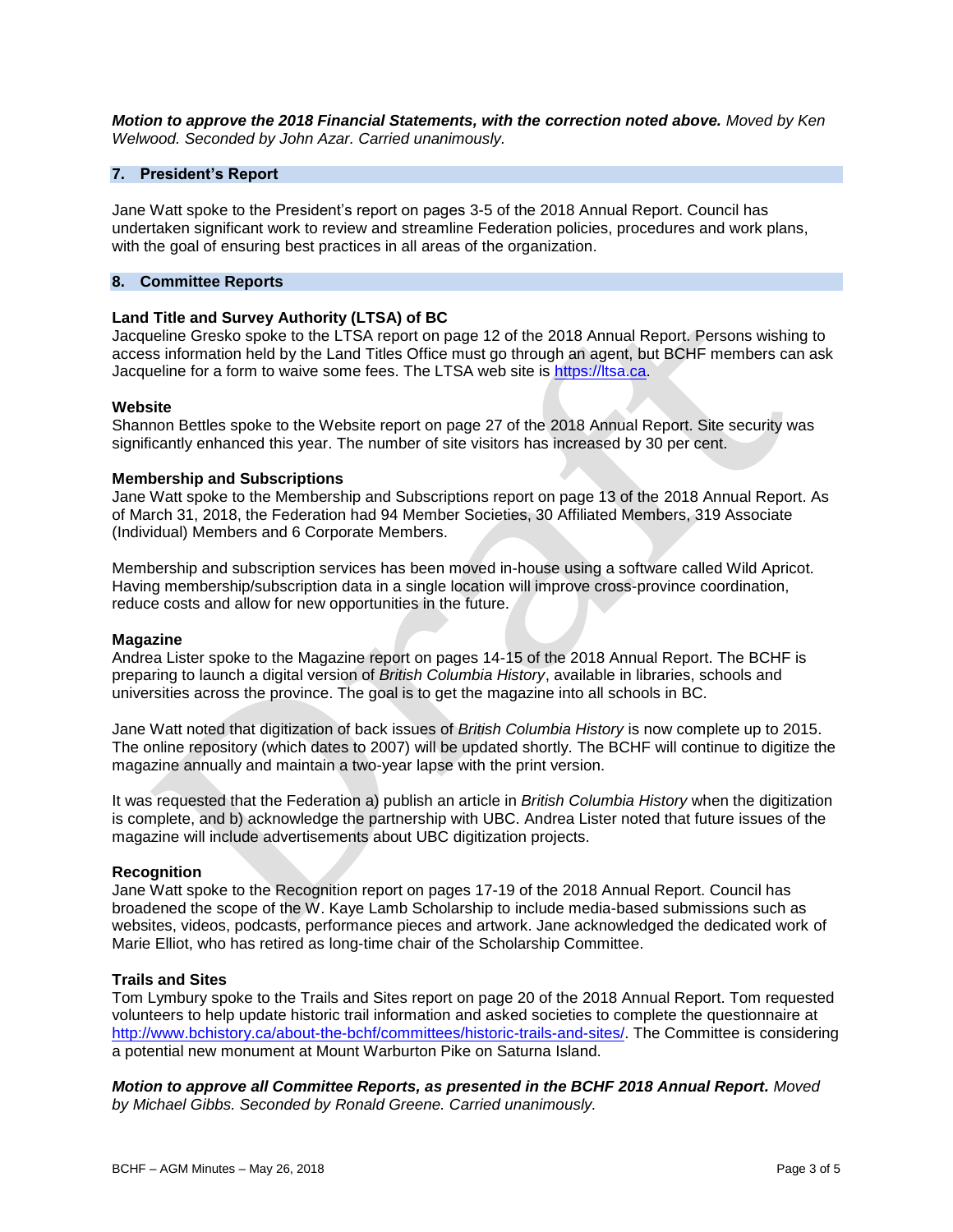#### **9. New Business**

# **a. Plans for BCHF Centennial (2022)**

Gary Mitchell is working on two initiatives for the BCHF centennial in 2022: a commemorative stamp and a provincial day of acknowledgement for historical societies.

For BC150, the BCHF is looking for ways to celebrate our membership. One idea is a brochure (print and online) profiling sites, monuments and member societies across the province.

## **b. Centennial Legacy Fund**

This fund is intended to support innovative/proof-of-concept projects related to BC history. Seed money comes thanks to a \$10,000 bequest from former member Len McCann. Council is working to develop policy for the administration, management and promotion of the fund.

Barry Gough proposed that a fitting first disbursement from the fund would be a \$2,000 grant to the Ormsby Review, an initiative by Richard Mackie of BC BookWorld. The Review consists of over 100 online articles that energetically promote BC history in the spirit of BC historian Margaret Ormsby.

*Motion that the BCHF extend financial support through the Centennial Legacy Fund to worthy candidates engaged in innovative/proof-of-concept projects related to history in BC. Moved by Barry Gough. Seconded by Ron Hyde. Carried unanimously.*

# **c. Advocacy Recommendation re. Regional Support for Heritage Fairs Program**

Michael Gurney (past president and current director of BC Heritage Fairs) introduced the Heritage Fairs Program. It provides a venue for students in grades 3-9 to research historical topics of their choice and enter projects in one of 13 independently-organized regional fairs throughout the province. Selected students from each region attend a provincial fair. Many students return annually and find their voice/passion in the Heritage Fairs Program.

# *Motion to provide a \$100 grant to each of 13 BC Regional Heritage Fair Committees (\$1,300 total) in support of continued development of the BC Heritage Fairs Program.*

Discussion ensued as to whether the BCHF could afford this expense, and how the funds would be used by each regional committee. Jane Watt noted that the Federation has tremendous resources at hand; we are ready to start investing in the historical community, not just sitting on money in the bank. Each regional organizing committee would be free to use its \$100 grant according to its own unique needs. Ron Hyde noted that BC Heritage Fairs participants are the future members of the BCHF. *Moved by Mark Forsythe. Seconded by Frances Welwood. Carried unanimously.* 

#### **10. Election of Officers and Directors**

Ronald Greene oversaw the nomination of 2018-2019 BCHF Officers and Directors. The following individuals were nominated to the BCHF Executive Council:

- **President:** K. Jane Watt
- **First Vice President:** Shannon Bettles
- **Second Vice President: Caroline Ross**
- *Treasurer:* Ken Welwood
- Secretary: Vacant
- *Directors:* Mark Forsythe, Michael Gibbs, Maurice Guibord, Michael Gurney, Ron Hyde, Greg Nesteroff, Sharanjit Sandhra

*Motion to appoint the above slate of nominees to the BCHF Executive Council. Moved by Ronald Greene. Seconded by Loretta Greenough. Carried unanimously.* 

# **11. Future Conferences**